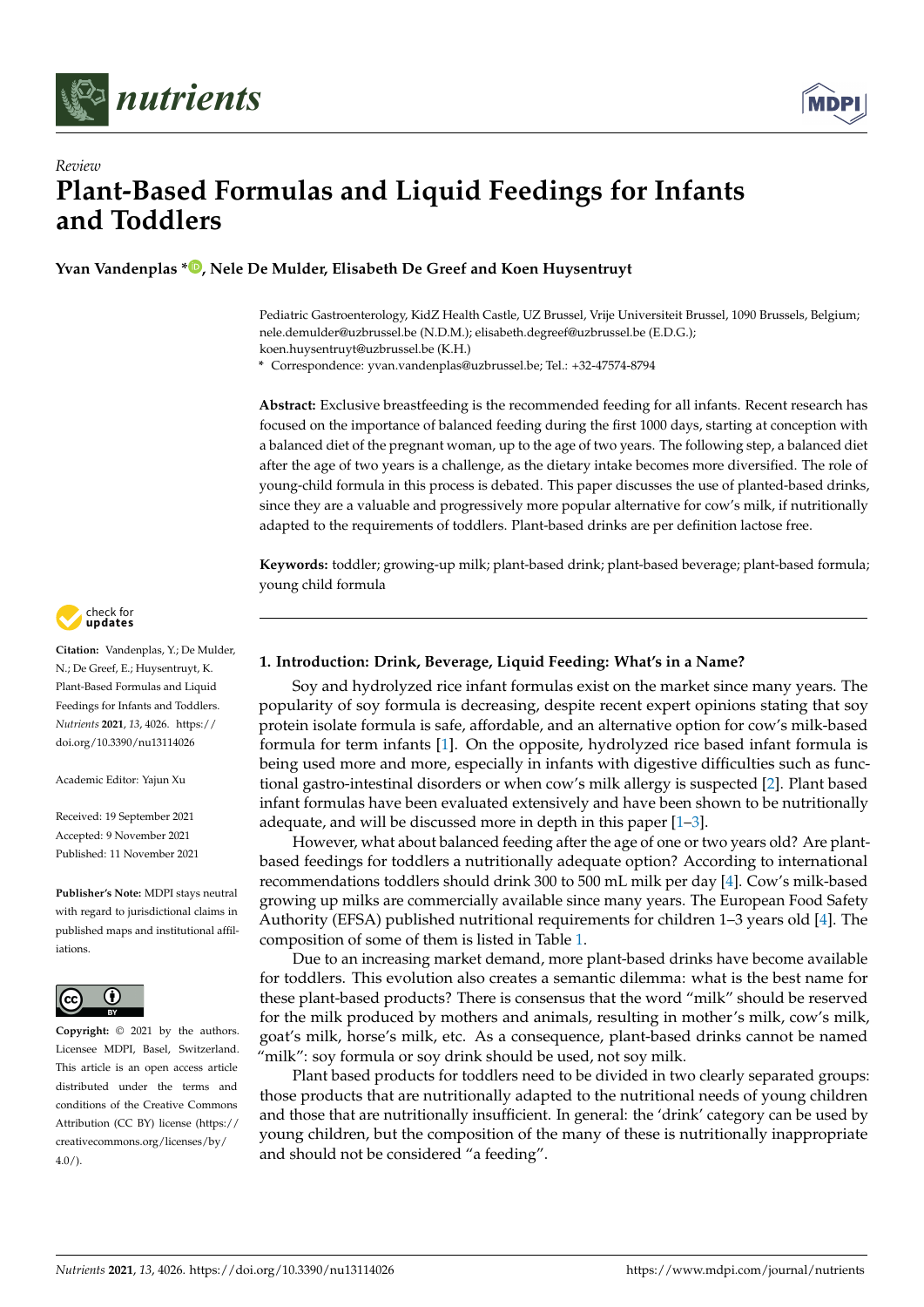$\overline{\phantom{a}}$ 

 $\overline{a}$ 

|                                  | <b>EFSA-Recom</b><br><b>FUF</b><br>Min-Max | <b>Whole CM</b> | Bambix GUM 1+               | Nan Optipro 3 | Nan Optipro 1+                       | Nutrilon GUM 1+<br>(Eazypack)        | Kruidvat 4                 |
|----------------------------------|--------------------------------------------|-----------------|-----------------------------|---------------|--------------------------------------|--------------------------------------|----------------------------|
| En (kcal/100 mL)                 | $60 - 70$                                  | 64              | 56                          | 67            | 66                                   | 65                                   | 68                         |
| Lipid (g/100 kcal)               | $4.4 - 6$                                  | 5.6             | 4.3                         | 4.5           | 4.7                                  | 4.0                                  | 4.0                        |
| Sat (g/100 kcal)                 | NR                                         | 3.3             | 0.4                         | 0.9           | 1.2                                  | 1.3                                  | 1.6                        |
| Unsat (g/100 kcal)               | NR                                         | 2.3             | 3.9                         | 3.6           | 3.5                                  | 2.7                                  | 2.4                        |
| LinolAn-6 (g/100 kcal)           | $0.5 - 1.2$                                | 0.1             | 1.1                         |               |                                      | 0.5                                  | 0.5                        |
| CH (g/100 kcal)                  | $9 - 14$                                   | $7.3$ (Lact)    | 13.4 (3.6 Lact +<br>9.8 MD) | 13.4 (Lact)   | 13.0 (10.9 Lact,<br>2.1 corn starch) | 13.4 (9.4 Lact, 7.7 mg)<br>inositol) | 13.1 (9.1 Lact,<br>3.4 MD) |
| Fibre (g/100 kcal)               | <b>NR</b>                                  | 0.0             | 0.0                         | 0.0           | 38 mg 2'FL                           | 1.4 GOS/FOS                          | 0.9                        |
| Protein (g/100 kcal)             | $1.6 - 2.5$                                | 5.2             | 2.1                         | 1.5           | 1,5                                  | 2.0                                  | 2.2                        |
| $Ca(mg/100 \text{ kcal})$        | 50                                         | 188             | 161                         | 190           | 190                                  | 188                                  | 89                         |
| Na (mg/100 kcal)                 | 25                                         | 69              | 60                          | 20            | 55                                   | 40                                   |                            |
| K (mg/100 kcal)                  | 80                                         | 244             | 161                         |               |                                      | 232                                  | 101                        |
| Fe (mg/100 kcal)                 | 0.6                                        | 0.3             | 2.9                         | 1.8           | 1.8                                  | 1.8                                  | 1.8                        |
| Vit D $(\mu g/100 \text{ kcal})$ | $\overline{2}$                             | 0.6             | 3.8                         | 1.6           | 1.5                                  | 4.8                                  | 2.5                        |
| Vit B12 (mg/100 kcal)            | 0.1                                        | 0.7             | 0.5                         | 0.6           | 0.17                                 | 0.6                                  | 0.28                       |
| Liquid/powder                    |                                            | Liquid          | Liquid                      | Powder        | Liquid                               | Powder                               | Powder                     |
| Aroma                            |                                            |                 |                             | —             | $\overline{\phantom{0}}$             | $+$                                  |                            |
| $\epsilon$ /litre                |                                            | 0.89            | 1.71                        | 2.48          | 2.09                                 | 2.03                                 | 1.4                        |
|                                  |                                            |                 |                             |               |                                      |                                      |                            |

**Table 1.** Composition of some cow's milk based growing up milk or young child formulas.

<span id="page-1-0"></span>Legend; EFSA; European Food Safety Authority; FUF: follow-up formula; recom: recommendation; min: minimum; max: maximum; CM: cow's milk GUM: growing-up milk; YCF: young child formula; En: energy; Sat: saturated; Unsat: unsaturated; LinolA: linoleic acid; CH: carbohydrate; Lact: lactose; MD: maltodextrins; Dex: dextrose; Malt: maltose; gluc: glucose; fruct: fructose; Ca: calcium; Na: natrium (sodium); K: kalium (potassium); Fe: iron; Vit: vitamin; FOS: fructo-oligosaccharide; GOS: galacto-oligosaccharide; 2'-FL: 2-fucosyllactose; "+": aroma added; "−": no aroma added.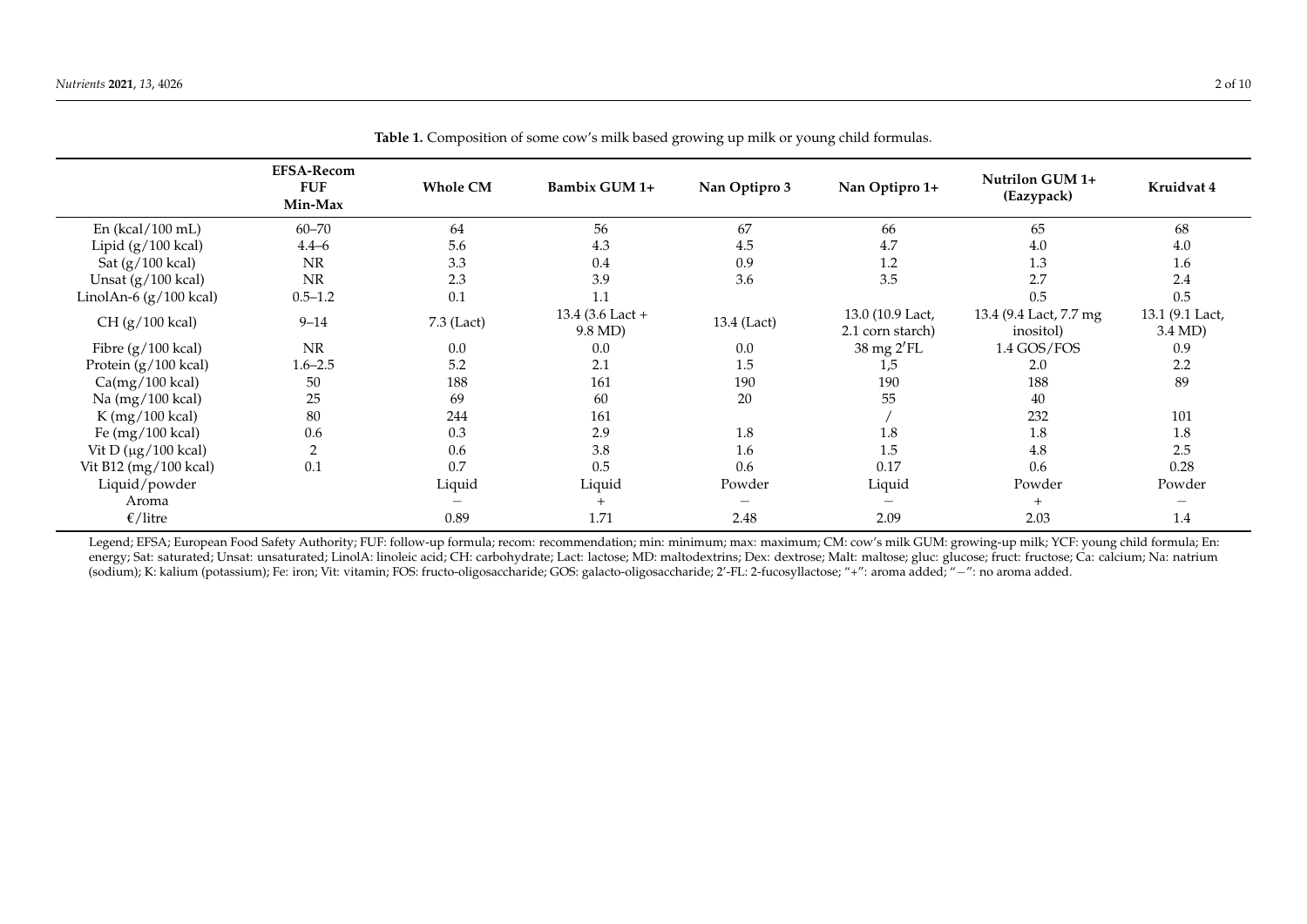|                                  | <b>EFSA-Recom</b><br><b>FUF</b><br>Min-Max | <b>Whole CM</b> | <b>Bambix Rice</b><br>Drink | <b>Bambix Soy</b> | <b>Else Toddler</b>             | Premeriz 3               | Alpro YCF 1-3+ | Alpro Oat GUM<br>$1 - 3 +$ | Alpro Not Milk<br>3.5% | Bébé Mandorlé | Novalac<br>Novarice |
|----------------------------------|--------------------------------------------|-----------------|-----------------------------|-------------------|---------------------------------|--------------------------|----------------|----------------------------|------------------------|---------------|---------------------|
| En (kcal/100 mL)                 | $60 - 70$                                  | 64              | 56                          | 59                | 67                              | 65                       | 64             | 60                         | 59                     | 65            | 66                  |
| Lipid $(g/100 \text{ kcal})$     | $4.4 - 6$                                  | 5.6             | 4.3                         | 4.1               | 5.0                             | 4.3                      | 3.3            | 5.5                        | 5.9                    | 4.6           | 5.0                 |
| Sat (g/100 kcal)                 | <b>NR</b>                                  | 3.3             | 0.4                         | 0.3               | 0.55                            | 1.4                      | 0.5            | 0.5                        | 0.7                    | 1.3           | 2.0                 |
| Unsat (g/100 kcal)               | NR                                         | 2.3             | 3.9                         | 3.7               | 4.45                            | 2.9                      | 2.8            | 5.0                        | 5.2                    | 3.3           | 3.0                 |
| LinolA $n-6(g/100$ kcal)         | $0.5 - 1.2$                                | 0.1             | 1.1                         | $1.0\,$           |                                 | 0.9                      |                |                            |                        | 0.8           | 0.9                 |
| $CH (g/100$ kcal)                | $9 - 14$                                   | 7.3 (Lact)      | 13.4                        | 13.2              | 10.6                            | 11.7                     | 13.0           | 9.8                        | 9.7                    | 11.9          | 11.2                |
| Fibre (g/100 kcal)               | <b>NR</b>                                  | 0.0             | 0.9                         | 0.8               | 1.0                             | 0.6 FOS                  | 0.6            | 0.3                        | 1.7                    | 0.3           |                     |
| Protein (g/100 kcal)             | $1.6 - 2.5$                                | 5.2             | 2.1                         | 2.0               | 2.8                             | 2.3                      | 3.9            | 3.0                        | 1.2                    | 3.0           | 2.7                 |
| Calcium (mg/100 kcal)            | 50                                         | 188             | 161                         | 161               | 122                             | 124                      | 188            | 200                        | 203                    | 163           | 92                  |
| Na (mg/100 kcal)                 | 25                                         | 69              | 60                          | 56                | 31                              | 31                       | 25             | 73                         | 81                     | 31            | 41                  |
| K (mg/100 kcal)                  | 80                                         | 244             | 161                         | 153               | 172                             | 145                      |                |                            |                        | 34            | 102                 |
| Fe $(mg/100 \text{ kcal})$       | 0.6                                        | 0.3             | 2.9                         | 2.7               | 2.2                             | 1.5                      | 3.3            | 2.3                        |                        | 1.4           | 1.2                 |
| Vit D $(\mu g/100 \text{ kcal})$ |                                            | 0.6             | 3.6                         | 3.4               | 1.7                             | 2.7                      | 2.3            | 2.5                        | 1.3                    | 2.1           | 1.5                 |
| Vit B12 (mg/100 kcal)            | 0.1                                        | 0.7             | 0.5                         | 0.5               | 0.3                             |                          | 0.6            | 0.6                        | 0.6                    | 0.3           | 0.3                 |
| Liquid/powder                    |                                            | Liquid          | Liquid                      | Liquid            | Powder                          | Powder                   | Liquid         | Liquid                     | Liquid                 | Powder        | Powder              |
| Aroma                            |                                            |                 |                             |                   | $\hspace{0.1mm}-\hspace{0.1mm}$ | $\overline{\phantom{a}}$ |                |                            |                        |               |                     |
| €/litre                          |                                            | 0.89            | 1.79                        | 1.71              | 6.64                            | 1.25                     | 1.55           | 2.49                       | 2.09                   | 5.93          | 5.90                |

**Table 2.** Composition of some plant-based drinks and liquid feeding for toddlers.

<span id="page-2-0"></span>Legend; EFSA: European Food Safety Authority; FUF: follow-up formula;; recom: recommendation; min: minmum; max: maximum; CM: cow's milk; GUM: growing-up milk; YCF: young child formula; En: energy; Sat: saturated; Unsat: unsaturated; LinolA: linoleic acid; CH: carbohydrate; Lact: lactose; MD: maltodextrins; Dex: dextrose; Malt: maltose; gluc: glucose; fruct: fructose; Ca: calcium; Na: natrium; Na: natrium; Na (sodium); K: kalium (potassium); Fe: iron; Vit: vitamin; FOS: fructo-oligosaccharide; "+": aroma added; "−": no aroma added.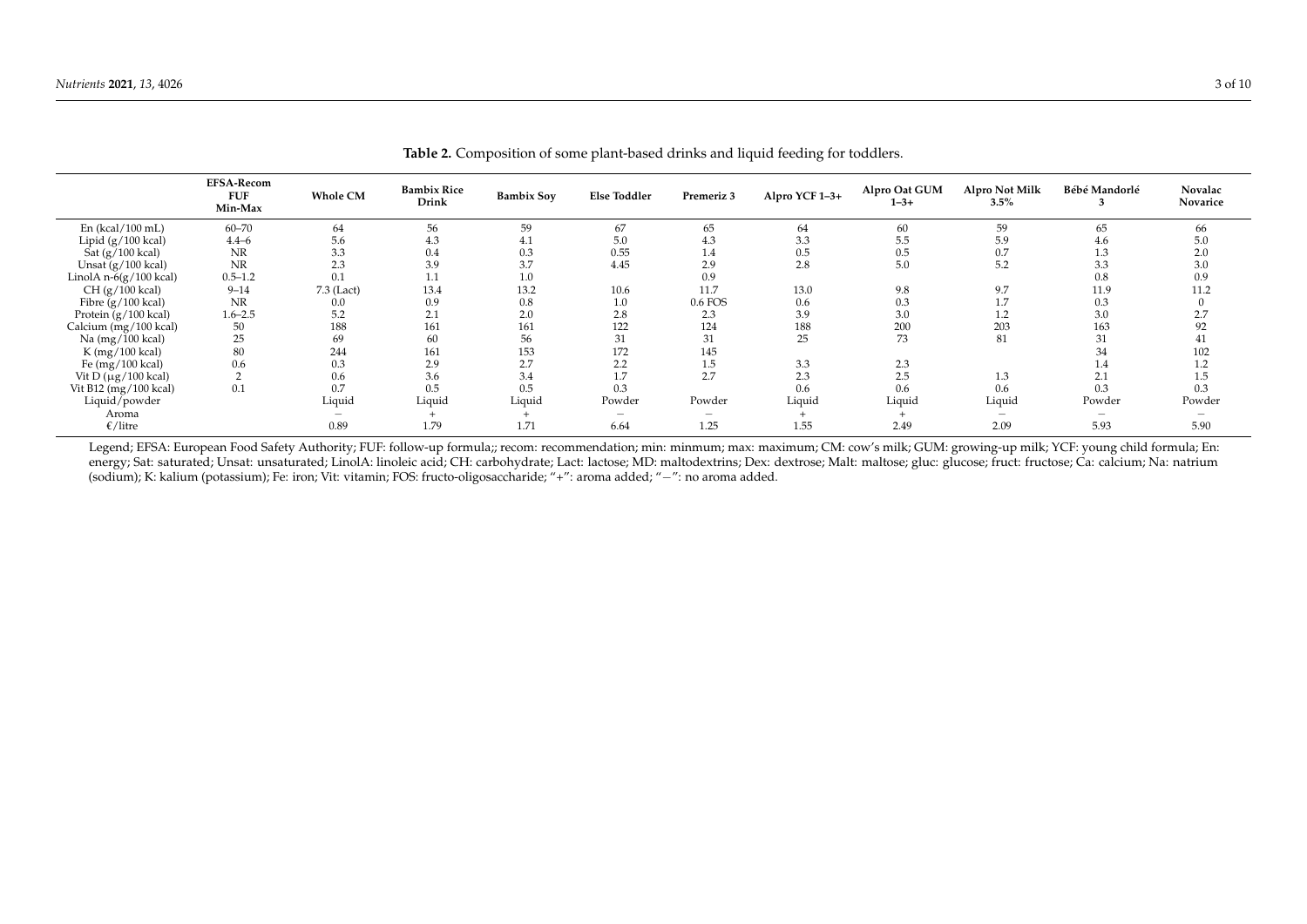In Belgium, cow's milk remains one of the most important energy and protein sources for the majority of toddlers [\[5\]](#page-7-4). Up to now, the situation in Belgium—as in most European countries—was relatively simple: besides "soy drinks for toddlers" there was only ricebased hydrolyzed infant formula on the market. Both are nutritionally adapted for infants, toddlers, and young children, respectively.

Nowadays more nutritionally adapted plant-based products for toddlers become available. If all plant-based products are designated as "drink", the health care provider as well as the consumer will become confused, since some are nutritionally adapted and others not (Table [2\)](#page-2-0). Therefore, we propose to consider a different terminology to distinguish these two groups: "drink" or "beverage" for the nutritionally un-adapted products and "plant based liquid feeding" for those nutritionally adapted.

#### **2. Soy Based Infant Formula and Drinks**

Soy has been cultivated since the 17th century and is the third most important crop after rice and corn. Soy infant formula is historically the first plant-based feeding for infants and young children that was developed. The first use of soy based infant feeding was reported in the United States in 1909 [\[6\]](#page-7-5). Since the mid-1960s, the composition of soy based infant formula was adapted to the nutritional needs of infants [\[4\]](#page-7-3). Based on the National Health and Nutrition Examination Survey 2003–2010, 12% of infants aged 0–12 months old in the United States consume soy based infant formula [\[7\]](#page-7-6). The market share of soy based infant formula in New Zealand and Israel was reported to be 13% and 31.5%, respectively [\[8,](#page-7-7)[9\]](#page-7-8). In 1929, soy based infant formula was introduced as a management option for infants with cow's milk allergy (CMA) [\[10\]](#page-7-9). Currently, this recommendation is abolished, and soy infant formula is no longer recommended as a first-choice option in the management of infants with CMA, although often proposed as second option in many guidelines [\[11\]](#page-7-10).

Soybean is a good source of protein. Protein content in raw soybean is around 40%, and is higher than other macronutrient content such as carbohydrate (25%) and fat (20%). Different from regular soy beverages that use raw soybean as its ingredient, soy based infant formula uses soy isolate protein. Soy isolate protein is processed from soybean by eliminating other nutrients to yield a high purity protein product that contains at least 90% of protein and maximum 1% of fat, 0.2% of crude fiber, 4% of carbohydrate [\[12,](#page-7-11)[13\]](#page-7-12). Heat treatment and extraction during the processes are also lowering some unfavorable ingredients, such as isoflavones, trypsin inhibitor, phytic acid content and the beany flavor [\[14](#page-7-13)[,15\]](#page-7-14). Soy protein isolate has a protein digestibility-corrected amino acid score (PDCAAS) of one which is comparable to high quality animal protein such as casein and egg white [\[16\]](#page-7-15). Natural fiber in soy, such as raffinose and stachyose, can cause infants to have unpleasant semiliquid stools or flatulence [\[14\]](#page-7-13); therefore, removing natural fiber during the process to produce soy isolate protein could be advantageous. To fortify soy protein isolate formula, the use of other types of fiber, such as fructooligosaccharides, which have a prebiotic effect, is more beneficial [\[17\]](#page-7-16). Fructo-oligosaccharides originate from plants and consequently do not contain traces of milk as might occur with galactooligosacharide originating from cow's milk. The prebiotic effect helps maintain a healthy gastrointestinal environment by selectively stimulating the growth of nonpathogenic bacteria, such as bifidobacterial, and increase the frequency of defecation and decrease stool consistency [\[18–](#page-7-17)[21\]](#page-7-18).

Nevertheless, the remaining uncertainties regarding isoflavones, the phytoestrogen content, the presence of a trypsin inhibitor and the beany flavor made soy infant formula disappear from the European market. However, soy drinks for toddlers remain available, and are frequently used in toddlers and children with lactose intolerance. Besides availability and palatability, personal beliefs, religious background, and contemporary views advocating the importance of plant-based food in the adult population also influence the nutritional choices parents make for their offspring [\[22\]](#page-7-19). Soy protein, and thus with phytoestrogens, and soy isolate protein, and thus without phytoestrogens, are both used in toddler's soy drinks. Therefore, while some soy-drinks on the market are not nutritionally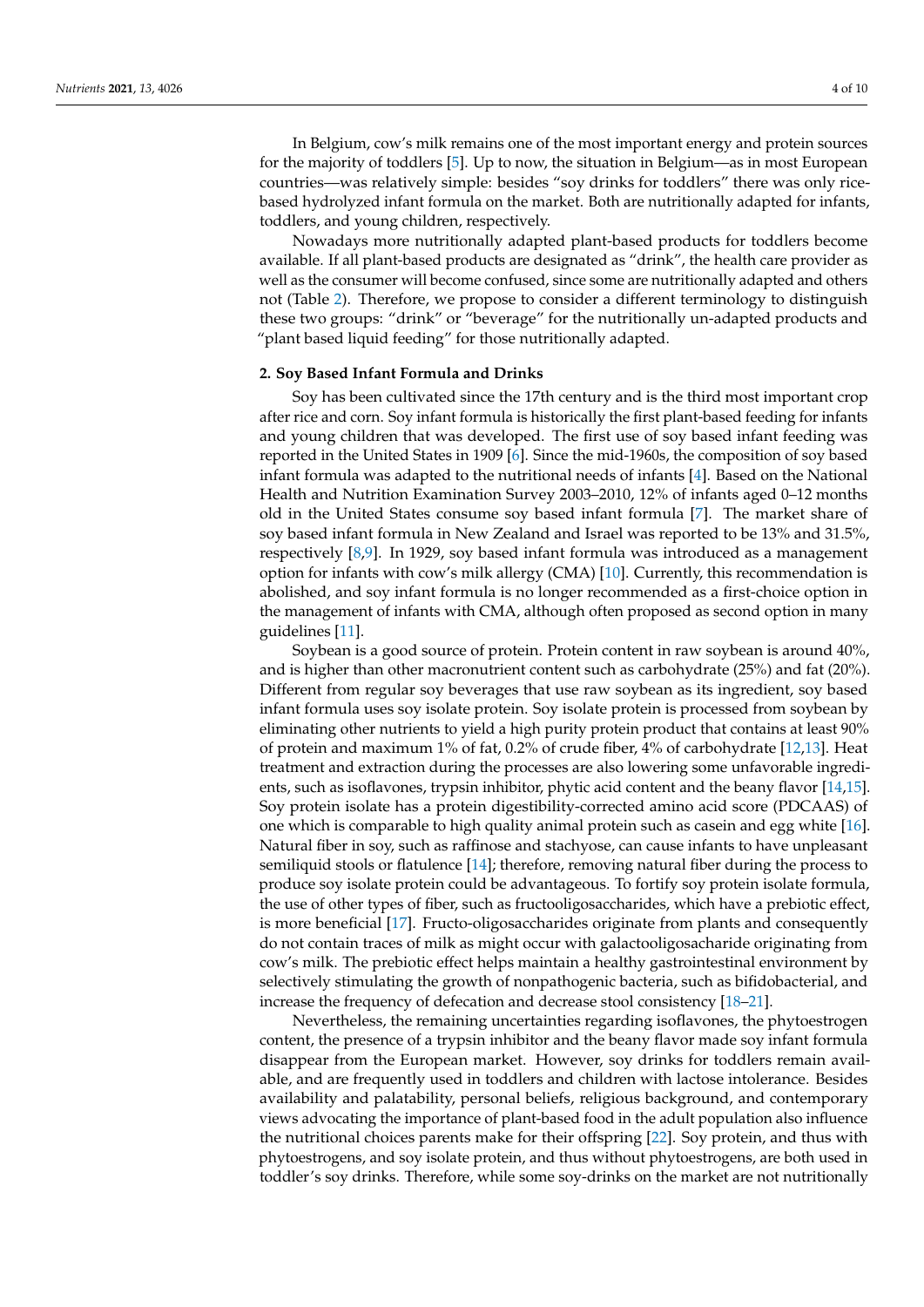adapted to the needs of toddlers, others are adapted, creating confusion for the health care provider and consumer, indicating the need for a different name and classification.

#### **3. Rice Based Infant Formula and Drinks**

Worldwide, rice is the most cultivated crop. Health care providers and parents are familiar with hydrolyzed rice-based infant formula for the treatment of CMA. Hydrolyzed rice infant formulas are present in many European countries since more than 30 years, and occupy a significant market share [\[23\]](#page-7-20). The consumption of hydrolyzed rice protein formulas accounted in 2018 in France for almost 5% of all formulas for children aged 0–3 years [\[24\]](#page-7-21). Initially this rice-based hydrolysate was significantly cheaper than cow's milk based extensive hydrolysates, but this difference in cost has disappeared in many countries, while it persisted in others.

Hydrolyzed rice formula was shown to be safe, nutritionally adequate and tolerated by infants allergic to cow's milk and soy formula [\[20,](#page-7-22)[22](#page-7-19)[,23\]](#page-7-20). Infants fed a rice hydrolysate for 6 months were shown to have normal growth, normal plasma biochemical levels, and no adverse reactions were seen. Hydrolyzed rice infant formula was proposed to be more effective than soy and comparable to a casein hydrolysate in infants with CMA [\[25\]](#page-7-23). No significant differences between a rice hydrolysate, soy infant formula and extensive casein hydrolysate groups were observed for the z-score of weight for age during the first two years of life and for nutritional serum parameters such as plasma total protein, albumin, prealbumin, calcium, magnesium, and alkaline phosphatase [\[25](#page-7-23)[–28\]](#page-8-0).

Unlike the rice-protein based infant formula, rice beverages made from rice flour are nutritionally inadequate for infants. The amino-acid lysine is deficient in rice protein, and is supplemented in rice based infant formula. The high content of arsenic in some rice cereals and other rice products received a lot of attention [\[29](#page-8-1)[,30\]](#page-8-2). The Food and Drug Administration in the USA and the Nutrition Committee of ESPGHAN warned also about the high arsenic content in some rice products [\[30](#page-8-2)[,31\]](#page-8-3). However, the arsenic content in rice formula was reported to be very low, and not different from the arsenic content of cow's milk based infant formula [\[32\]](#page-8-4).

Today, the conclusion about rice hydrolysate infant formula does not differ a lot from the conclusion from the "*Diagnosis and Rationale for Action against Cow's Milk Allergy*" (DRACMA) guidelines published in 2010: rice protein based infant formula may provide a potentially adequate alternative if standard milk- or soy protein-based formulas are not tolerated [\[33\]](#page-8-5). Therefore, we endorse the conclusions of the recently published position paper of the Committee on Nutrition of the French Society of Pediatrics (CNSFP): Hydrolyzed rice protein formulas are proposed as a plant-based alternative to cow's milk protein-based extensively hydrolyzed formulas (CMP-eHF) [\[34\]](#page-8-6). Hydrolyzed rice protein formulas do not contain phytoestrogens and are derived from non-genetically modified rice [\[2,](#page-7-1)[35\]](#page-8-7). Hydrolyzed rice formula ensures satisfactory growth from the first weeks of life for infants and toddlers, both in healthy children and in those with CMPA, and they can be used to treat children with CMA either straightaway or in second intention in cases of poor tolerance to CMP-eHF for organoleptic reasons or for lack of efficacy [\[36\]](#page-8-8).

Last but not least, cost and acceptability should as well be considered. Overall, rice hydrolysates are reported to have a better taste, although this has not been scientifically validated. In countries were CMP-eHFs are not reimbursed by the National Health System, cost of formula does play a major role in determining the final choice. A recent consensus paper positioned hydrolyzed rice formula as an alternative to CMP-eHF as first option in the dietary management of infants with CMA in the Middle East, North Africa, and Pakistan Region [\[2\]](#page-7-1).

## **4. Other Plant Based Drinks and Formula**

Although the market share of soy-based formula and drinks decreases, there is a growing demand from consumers for plant based liquid feedings for toddlers as an alternative to dairy. However, many of the plant-based beverages are not nutritionally adapted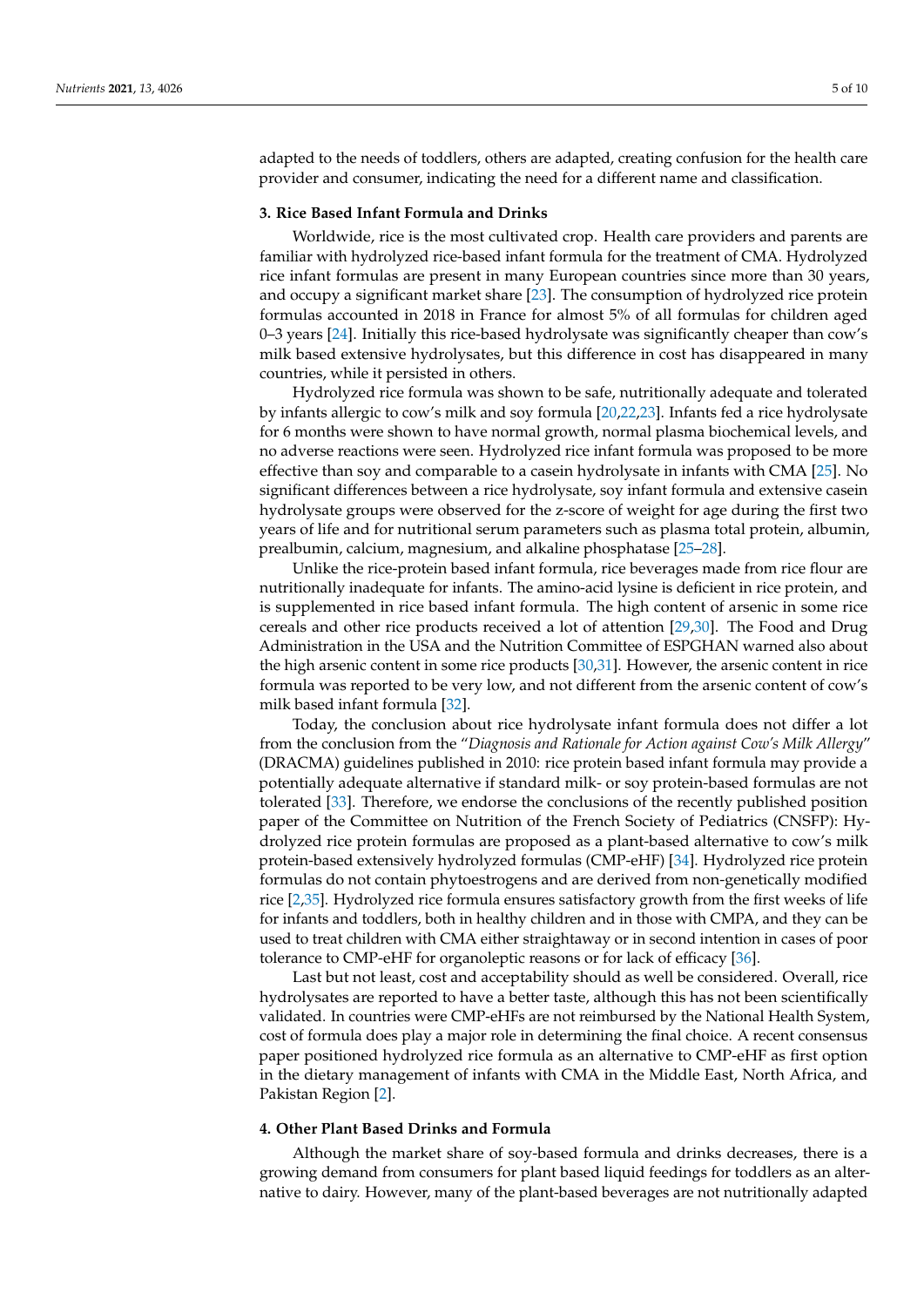for the needs of infants and toddlers. This is a potentially dangerous evolution, because offering drinks to young children not fulfilling their nutritional requirements will result in malnutrition and failure to thrive as long-term negative consequences [\[3\]](#page-7-2). Therefore, the development of nutritionally adapted plant-based liquid feedings for toddlers is a welcomed and needed evolution.

More information on the concentration of individual amino acids, poly-unsaturated fatty acids, minerals, trace elements, vitamins in the majority of these plant-based drinks for toddlers are needed to draw appropriate conclusions. For many products only general data on macronutrients are available.

Plant based toddlers liquid feedings based on almond and buckwheat are available in some countries and online. A nutritionally adapted young child formula exists based on almond, buckwheat, and tapioca. Compared to other products, who are mainly based on a combination of isolated or fractionated nutrients, (i.e., combination of a protein ingredient, a fat ingredient, and a carbohydrate ingredient separately), this product uses whole foods, where nutrients are in their food matrix and the proteins are intact, minimizing the need of food processing [\[35\]](#page-8-7).

Almonds are known to be a good protein source (around 25% of total energy content), containing monosaturated fatty acids (around 50% of total energy content), and dietary fiber (insoluble/soluble fiber at 4:1). Almond protein contains all essential amino acids with good digestibility, but sulfur amino acids (methionine + cysteine) are the first limiting amino acid, followed by lysine and threonine, in total seed proteins [\[36\]](#page-8-8). Almonds are tree nuts and thus one of the major allergens, but almond allergy in young children is lower compared to cow milk or soy allergy. Anaphylaxis due to almond allergy is very rare for this age group [\[37,](#page-8-9)[38\]](#page-8-10). The potential of using almonds for feeding young children with CMA was shown in a study in infants aged 5 to 9 months with documented CMA fed almond formula demonstrated similar growth to those fed soy-based formula or the CMP-eHF [\[39\]](#page-8-11). Supplementation with a fortified almond formula did not cause secondary sensitization, which was observed in the other two groups [\[39\]](#page-8-11). However, there are insufficient data available with this type of plant-based feeding to be recommend in children with CMA as allergy to the plant protein may increase with increased use [\[40\]](#page-8-12).

Buckwheat is recognized as a good source of nutritionally valuable protein, carbohydrate, and dietary fiber, and has received increasing attention as a potential functional food. Buckwheat seeds contain 100 to 125 mg/g of proteins, 650 to 750 mg/g of starch, 20 to 25 mg/g of fat, and 20 to 25 mg/g of mineral. The protein content in buckwheat flour is lower compared to oat flour, but significantly higher than that in rice, wheat, millet, sorghum, maize, etc. Buckwheat is not only a good source of protein in terms of quantity, but it is also a complete protein, containing all nine of the essential amino acids, which are not produced naturally and should be supplemented in humans through food [\[41\]](#page-8-13). Whereas buckwheat is recommended to be one the first solid foods to introduce in allergic infants mainly in Japan and Korea [\[42\]](#page-8-14), and a popular nutrient in baby food products; it is very rarely used in Western countries where only case reports are published [\[43\]](#page-8-15).

In Belgium, a rice-pea based nutritionally adapted young child formula has become commercially available (Table [2\)](#page-2-0). While rice is used here for the carbohydrate content, pea (Pisum sativum) is used as protein source. Methionine and cysteine levels are too low in pea protein, and need to be supplemented. Pea protein is also used since many years in animal feeding [\[44\]](#page-8-16). A pea-based drink for toddlers seems a real novelty, but a PubMed search shows a first paper in Spanish from 1953 using pea flour as a base for infant formula [\[45\]](#page-8-17). A trial performed in 1959 in South Africa showed that the protein value of a maize/pea vegetable mixture was nutritionally adequate for pre-school children [\[46\]](#page-8-18). Pea protein isolate is available on the market since many years, and is consumed by many athletes to improve their performance. Pea protein is very soluble, and therefore, easy digestible and absorbed. The PDCAAS of the pea-protein isolate is 89% (in comparison: that of soy isolate is 92%) [\[47](#page-8-19)[,48\]](#page-8-20). Pea protein is rich in branched chain amino acids, arginine, lysine, and iron. A so called "oat based" liquid feeding for toddlers is similar, as it uses oat as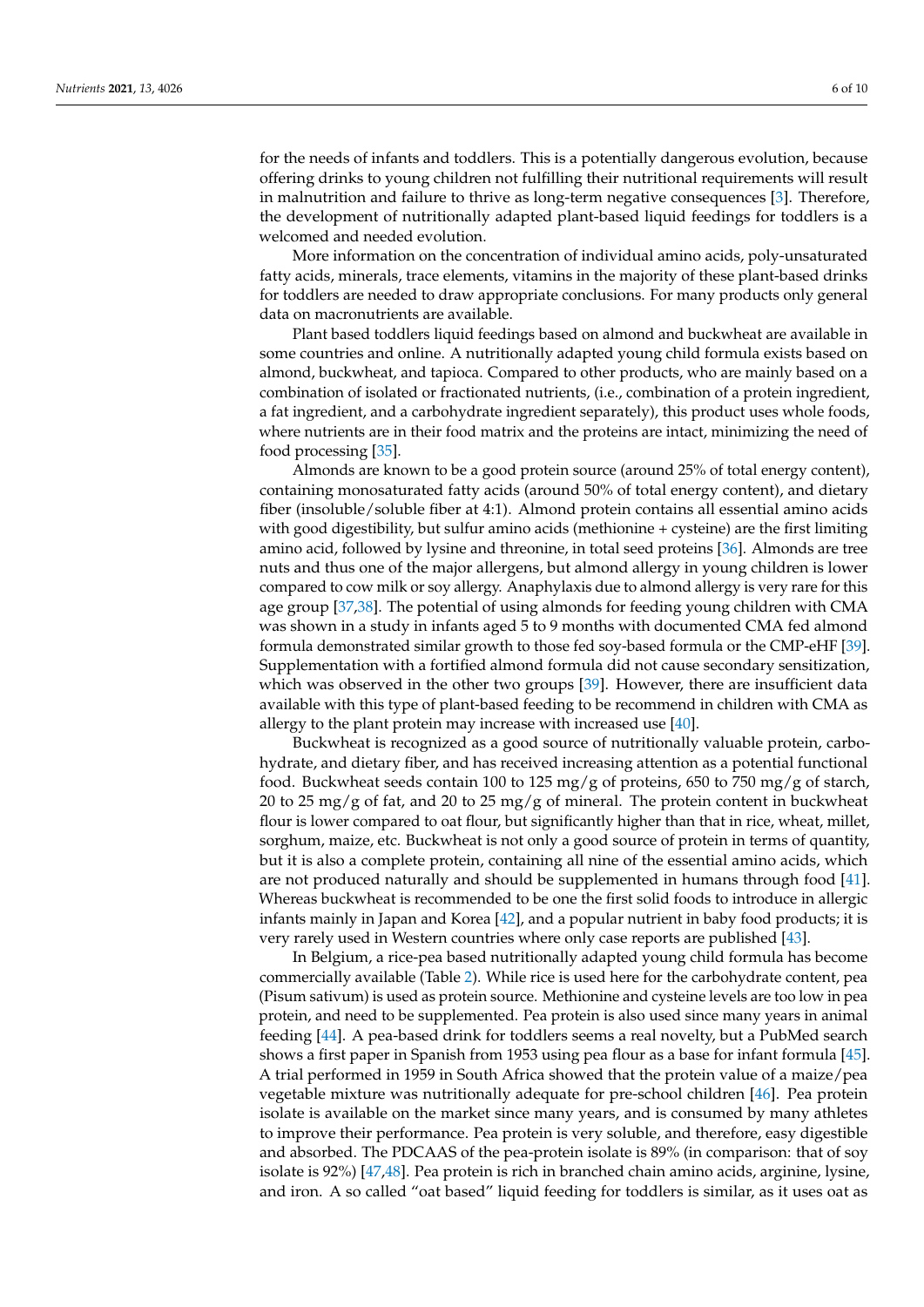the carbohydrate source but pea as the protein source. Some of these plant-based liquid feeding for toddlers are quite expensive (Table [2\)](#page-2-0).

Chick-pea alone or supplemented with methionine was shown to be a suitable milk substitute in malnourished children with lactose intolerance [\[49\]](#page-8-21). The percentage of absorption, retention and biological value of the chick-pea formula were 72.4, 26.4 and 35.1, respectively and 69.6, 24.3 and 34.0 in the same order, with a soy formula [\[50\]](#page-8-22). Since the nutritional quality of the chick-pea was not different to the commercial soy formula and the diarrhea was better controlled by the former, this formula could be recommended in the treatment of breastfed babies with lactose intolerance [\[50\]](#page-8-22). A clinical trial was performed 20 years ago with pea protein infant formula, but was tested in young women [\[51\]](#page-8-23). The results confirmed the inhibitory and enhancing effects of phytic acid and ascorbic acid respectively on iron absorption, but also indicate a relatively high fractional iron absorption from the pea-protein-based formulas. After adjusting for differences in iron status, data indicate that iron absorption from dephytinised pea protein might be less inhibitory than from dephytinised soybean protein [\[51\]](#page-8-23). Extruded chickpea and yellow pea protein had good indispensable amino acid digestibility in moderately stunted children, which was 20% higher than an earlier report of their digestibility when pressure-cooked, measured by the same method in adults [\[52\]](#page-9-0). Higher digestibility of lysine and proline highlights better retention of these amino acids in chickpea during extrusion-based processing [\[53\]](#page-9-1).

There is little allergy reported to pea protein, and is therefore, marked as a protein source for individuals with CMA. However, pea protein is not an-allergic since a Canadian case-series has been published on anaphylaxis to hidden pea protein [\[54\]](#page-9-2). Evidence for sensitization to peptides present in Pisum sativum was low but requires further verification with regard to conformational epitopes [\[54\]](#page-9-2). In peanut-sensitive patients, cross-allergenicity was demonstrated to be most marked between the extracts of peanut, garden pea, chick pea, and soybean [\[55\]](#page-9-3). The results have important implications for selection of effective hypoallergenic diets and for the diagnosis of patients hypersensitive to foods [\[55\]](#page-9-3). The pea-rice toddlers liquid feeding does not contain sweeteners; a milk flavoring agent was added to make this drink taste as milk. Consumers invoke frequently the following reasons regarding pea and rice plant-based nutritionally adapted feedings: 100% plant based (sustainability considerations), absence of major allergens, absence of lactose, offer dietary variety.

#### **5. Conclusions**

Plant-based drinks that are nutritionally adapted to the requirements of toddlers are a suitable alternative for cow's milk to ensure a balanced dietary intake in toddlers.

**Author Contributions:** Y.V.: concept, original draft. N.D.M., E.D.G., K.H.: writing, review and editing. All authors have read and agreed to the published version of the manuscript.

**Funding:** This research received no external funding.

**Institutional Review Board Statement:** Not applicable.

**Informed Consent Statement:** Not applicable.

**Data Availability Statement:** Not applicable.

**Conflicts of Interest:** Y.V. has participated as a clinical investigator, and/or advisory board member, and/or consultant, and/or speaker for Abbott Nutrition, Ausnutria, Biogaia, By Heart, CHR Hansen, Danone, ELSE Nutrition, Friesland Campina, Nestle Health Science, Nestle Nutrition Institute, Nutricia, Mead Johnson Nutrition, Phathom Pharmaceuticals, United Pharmaceuticals (Novalac), Yakult, Wyeth. N.D.M., E.D.G., K.H. received honoraria from Nestle Nutrition Institute and participated as advisory board member for Danone; E.D. received honoraria from Nutricia.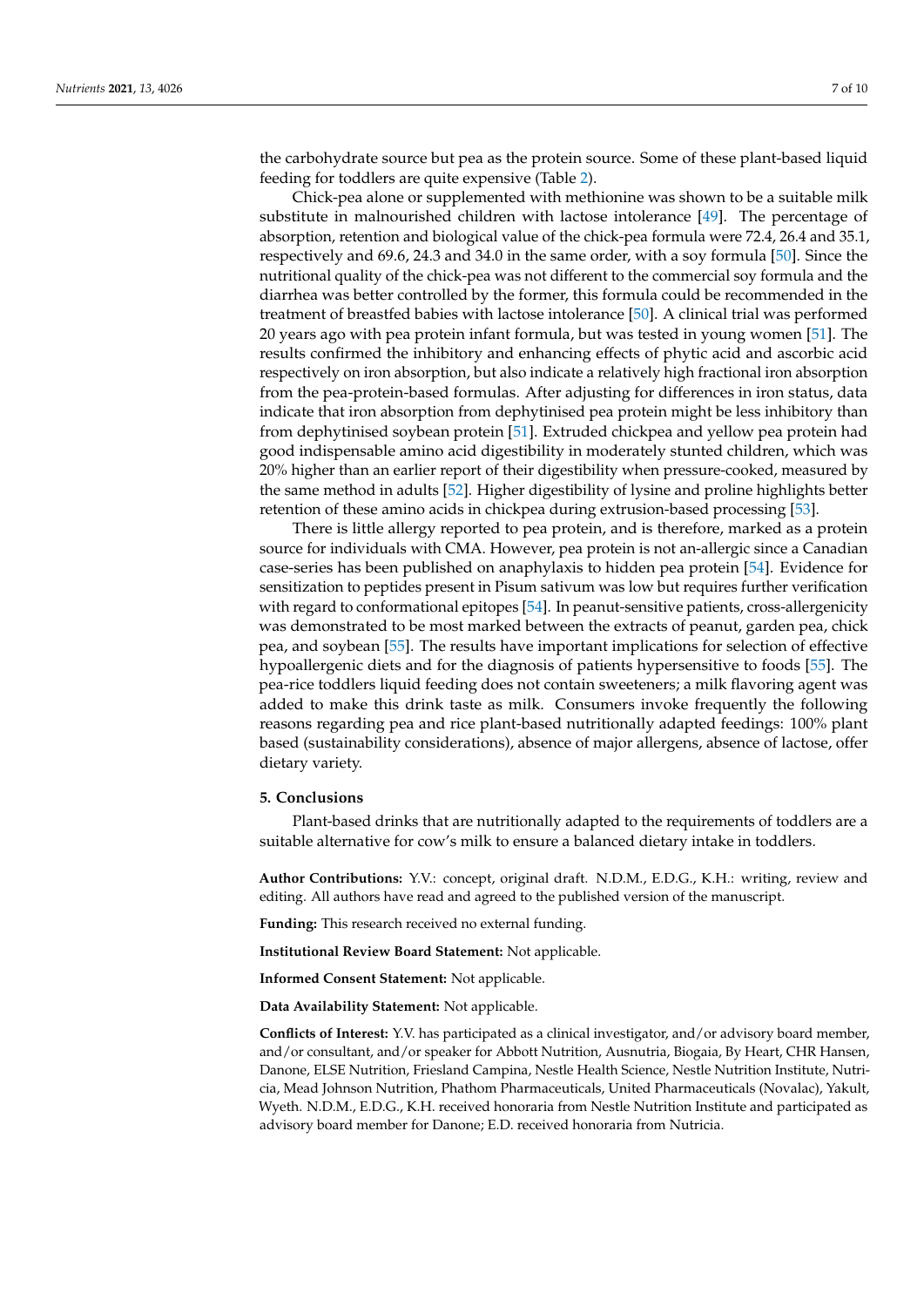## **References**

- <span id="page-7-0"></span>1. Vandenplas, Y.; Hegar, B.; Munasir, Z.; Astawan, M.; Juffrie, M.; Bardosono, S.; Sekartini, R.; Basrowi, R.W.; Wasito, E. The role of soy plant-based formula supplemented with dietary fiber to support children's growth and development: An expert opinion. *Nutrition* **2021**, *90*, 111278. [\[CrossRef\]](http://doi.org/10.1016/j.nut.2021.111278)
- <span id="page-7-1"></span>2. Vandenplas, Y.; Dupont, C.; Al-Dekhail, W.; Al Hashmi, H.A.; Khalil, A.F.; El-Hodhod, M.A.-A.; Husain, K.; Singh, A. Exploring the Advantages of a Hydrolyzed Rice Formula in the Dietary Management of Infants with Cow's Milk Allergy in the Middle East, North Africa, and Pakistan Region. *Nutrients* **2021**, *13*, 3429. [\[CrossRef\]](http://doi.org/10.3390/nu13103429) [\[PubMed\]](http://www.ncbi.nlm.nih.gov/pubmed/34684427)
- <span id="page-7-2"></span>3. Merritt, R.J.; Fleet, S.E.; Fifi, A.; Jump, C.; Schwartz, S.; Sentongo, T.; Duro, D.; Rudolph, J.; Turner, J.; NASPGHAN Committee on Nutrition. North American Society for Pediatric Gastroenterology, Hepatology, and Nutrition Position Paper: Plant-based Milks. *J. Pediatr. Gastroenterol. Nutr.* **2020**, *71*, 276–281. [\[CrossRef\]](http://doi.org/10.1097/MPG.0000000000002799) [\[PubMed\]](http://www.ncbi.nlm.nih.gov/pubmed/32732790)
- <span id="page-7-3"></span>4. European Food Safety Authority (EFSA). *Report from the Commission to the European Parliament and the Council on Young Child Formulae*. 2016. Available online: <Eur-lex.europa.eu/legal-content/EN/TXT/PDF/?uri=CELEX:52016DC0169&from=EN> (accessed on 30 May 2021).
- <span id="page-7-4"></span>5. Huysentruyt, K.; Laire, D.; Van Avondt, T.; De Schepper, J.; Vandenplas, Y. Energy and macronutrient intakes and adherence to dietary guidelines of infants and toddlers in Belgium. *Eur. J. Nutr.* **2016**, *55*, 1595–1604. [\[CrossRef\]](http://doi.org/10.1007/s00394-015-0978-y) [\[PubMed\]](http://www.ncbi.nlm.nih.gov/pubmed/26246202)
- <span id="page-7-5"></span>6. Ruhrah, J. The soy bean in infant feeding: Preliminary report. *Arch. Pediatr.* **1909**, *26*, 496–501.
- <span id="page-7-6"></span>7. Committee on Nutrition Soy Protein-based Formulas: Recommendations for Use in Infant Feeding. *Pediatrics* **1998**, *101*, 148–153. [\[CrossRef\]](http://doi.org/10.1542/peds.101.1.148)
- <span id="page-7-7"></span>8. Rossen, L.M.; Simon, A.E.; Herrick, K.A. Types of Infant Formulas Consumed in the United States. *Clin. Pediatr.* **2016**, *55*, 278–285. [\[CrossRef\]](http://doi.org/10.1177/0009922815591881)
- <span id="page-7-8"></span>9. National Institute of Environmental Health Sciences. Soy Infant Formula. 2020. Available online: [https://www.niehs.nih.gov/](https://www.niehs.nih.gov/health/topics/agents/sya-soy-formula/index.cfm) [health/topics/agents/sya-soy-formula/index.cfm](https://www.niehs.nih.gov/health/topics/agents/sya-soy-formula/index.cfm) (accessed on 15 November 2020).
- <span id="page-7-9"></span>10. Hill, L.W.; Stuart, H.C. A soy bean food preparation for feeding infants with milk idiosyncrasy. *JAMA* **1929**, *93*, 985. [\[CrossRef\]](http://doi.org/10.1001/jama.1929.02710130025008)
- <span id="page-7-10"></span>11. Vandenplas, Y.; Al-Hussaini, B.; Al-Mannaei, K.; Al-Sunaid, A.; Ayesh, W.H.; El-Degeir, M.; El-Kabbany, N.; Haddad, J.; Hashmi, A.; Kreishan, F.; et al. Prevention of Allergic Sensitization and Treatment of Cow's Milk Protein Allergy in Early Life: The Middle-East Step-Down Consensus. *Nutrients* **2019**, *11*, 1444. [\[CrossRef\]](http://doi.org/10.3390/nu11071444)
- <span id="page-7-11"></span>12. Gandhi, A.P. Review article. Quality of soybean and its food products. *Int. Food Res. J.* **2009**, *16*, 11–19.
- <span id="page-7-12"></span>13. Codex Alimentarius Comission. *Codex General Standard for Soy Protein Products*; Food and Agriculture Organization of the United Nations World Health Organization: Rome, Italy, 1989.
- <span id="page-7-13"></span>14. Rickert, D.A.; Johnson, A.L.A.; Murphy, P.A. Improved Fractionation of Glycinin and β-Conglycinin and Partitioning of Phytochemicals. *J. Agric. Food Chem.* **2004**, *52*, 1726–1734. [\[CrossRef\]](http://doi.org/10.1021/jf035248x) [\[PubMed\]](http://www.ncbi.nlm.nih.gov/pubmed/15030237)
- <span id="page-7-14"></span>15. Goodnight, K.C., Jr.; Hartman, G.H., Jr.; Marquardt, R.F. Aqueous Purified Soy Protein and Beverage. U.S. Patent 3995071, 30 November 1976.
- <span id="page-7-15"></span>16. Hughes, G.J.; Ryan, D.J.; Mukherjea, R.; Schasteen, C.S. Protein Digestibility-Corrected Amino Acid Scores (PDCAAS) for Soy Protein Isolates and Concentrate: Criteria for Evaluation. *J. Agric. Food Chem.* **2011**, *59*, 12707–12712. [\[CrossRef\]](http://doi.org/10.1021/jf203220v) [\[PubMed\]](http://www.ncbi.nlm.nih.gov/pubmed/22017752)
- <span id="page-7-16"></span>17. Vandenplas, Y.; De Greef, E.; Devreker, T.; Hauser, B. Soy infant formula: Is it that bad? *Acta Paediatr.* **2010**, *100*, 162–166. [\[CrossRef\]](http://doi.org/10.1111/j.1651-2227.2010.02021.x)
- <span id="page-7-17"></span>18. Sabater-Molina, M.; Larqué, E.; Torrella, F.; Zamora, S. Dietary fructooligosaccharides and potential benefits on health. *J. Physiol. Biochem.* **2009**, *65*, 315–328. [\[CrossRef\]](http://doi.org/10.1007/BF03180584) [\[PubMed\]](http://www.ncbi.nlm.nih.gov/pubmed/20119826)
- 19. Bongers, M.E.J.; De Lorijn, F.; Reitsma, J.B.; Groeneweg, M.; Taminiau, J.A.J.M.; Benninga, M.A. The clinical effect of a new infant formula in term infants with constipation: A double-blind, randomized cross-over trial. *Nutr. J.* **2007**, *6*, 8. [\[CrossRef\]](http://doi.org/10.1186/1475-2891-6-8)
- <span id="page-7-22"></span>20. Veereman-Wauters, G.; Staelens, S.; Van de Broek, H.; Plaskie, K.; Wesling, F.; Roger, L.; McCartney, A.; Assam, P. Physiological and Bifidogenic Effects of Prebiotic Supplements in Infant Formulae. *J. Pediatr. Gastroenterol. Nutr.* **2011**, *52*, 763–771. [\[CrossRef\]](http://doi.org/10.1097/MPG.0b013e3182139f39)
- <span id="page-7-18"></span>21. Buddington, R.K.; Kapadia, C.; Neumer, F.; Theis, S. Oligofructose provides laxation for irregularity associated with low fiber intake. *Nutrients* **2017**, *9*, 1372. [\[CrossRef\]](http://doi.org/10.3390/nu9121372)
- <span id="page-7-19"></span>22. Berger-Achituv, S.; Shohat, T.; Romano-Zelekha, O.; Ophir, E.; Rachmani, S.; Malovizky, D.; Garty, B.-Z. Widespread Use of Soy-Based Formula Without Clinical Indications. *J. Pediatr. Gastroenterol. Nutr.* **2005**, *41*, 660–666. [\[CrossRef\]](http://doi.org/10.1097/01.mpg.0000181855.77488.bf)
- <span id="page-7-20"></span>23. Gastañaduy, A.; Cordano, A.; Graham, G.G. Acceptability, Tolerance, and Nutritional Value of a Rice-Based Infant Formula. *J. Pediatr. Gastroenterol. Nutr.* **1990**, *11*, 240–246. [\[CrossRef\]](http://doi.org/10.1097/00005176-199008000-00014)
- <span id="page-7-21"></span>24. Bocquet, A.; Dupont, C.; Chouraqui, J.-P.; Darmaun, D.; Feillet, F.; Frelut, M.-L.; Girardet, J.-P.; Hankard, R.; Lapillonne, A.; Rozé, J.-C.; et al. Efficacy and safety of hydrolyzed rice-protein formulas for the treatment of cow's milk protein allergy. *Arch. Pédiatrie* **2019**, *26*, 238–246. [\[CrossRef\]](http://doi.org/10.1016/j.arcped.2019.03.001)
- <span id="page-7-23"></span>25. Fiocchi, A.; Travaini, M.; D'Auria, E.; Banderali, G.; Bernardo, L.; Riva, E. Tolerance to a rice hydrolysate formula in children allergic to cow's milk and soy. *Clin. Exp. Allergy* **2003**, *33*, 1576–1580. [\[CrossRef\]](http://doi.org/10.1046/j.1365-2222.2003.01781.x) [\[PubMed\]](http://www.ncbi.nlm.nih.gov/pubmed/14616871)
- 26. Reche, M.; Pascual, C.; Fiandor, A.; Polanco, I.; Rivero-Urgell, M.; Chifre, R.; Johnston, S.; Martín-Esteban, M. The effect of a partially hydrolysed formula based on rice protein in the treatment of infants with cow's milk protein allergy. *Pediatr. Allergy Immunol.* **2010**, *21*, 577–585. [\[CrossRef\]](http://doi.org/10.1111/j.1399-3038.2010.00991.x) [\[PubMed\]](http://www.ncbi.nlm.nih.gov/pubmed/20337976)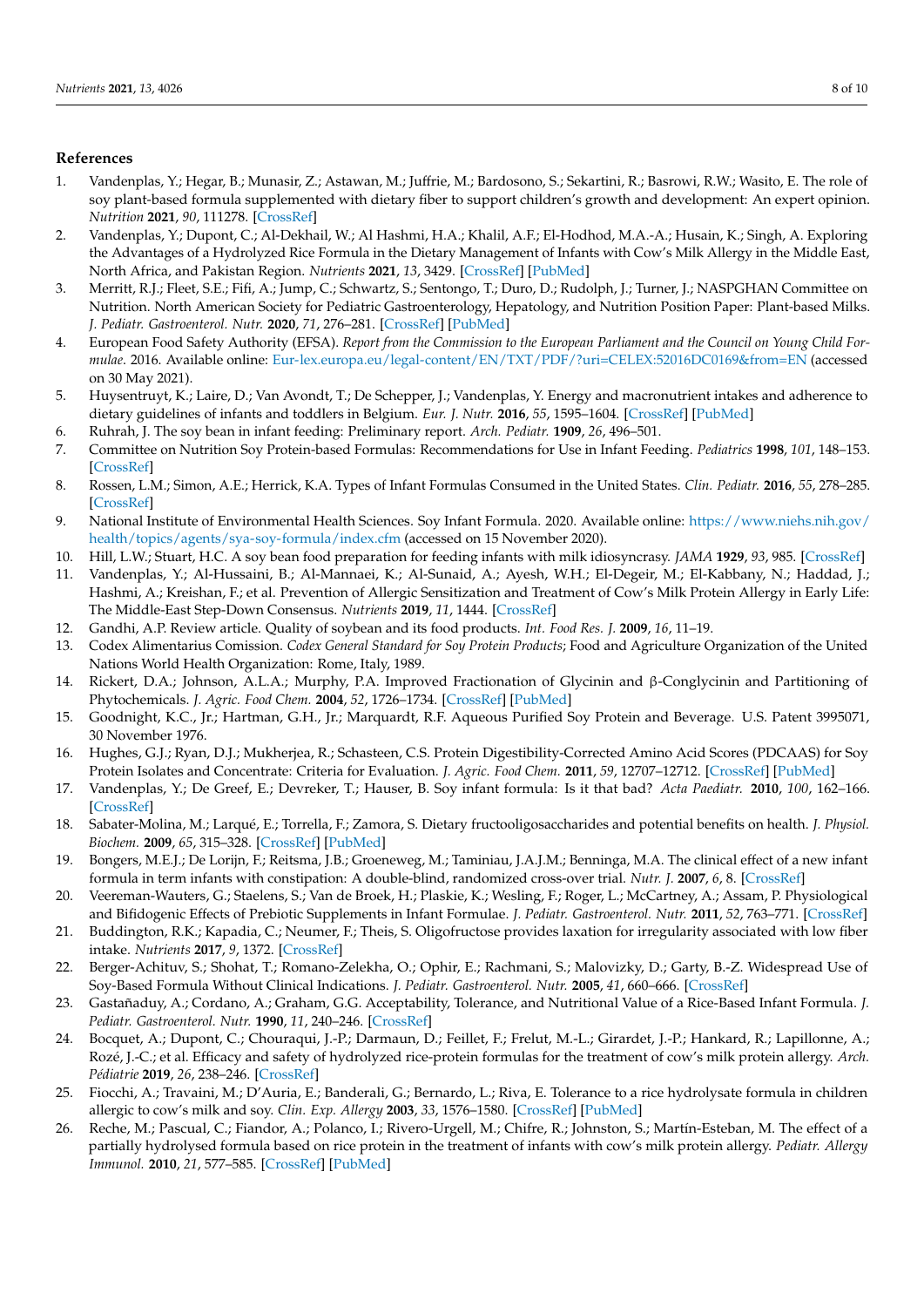- 27. Lasekan, J.B.; Koo, W.W.K.; Walters, J.; Neylan, M.; Luebbers, S. Growth, Tolerance and Biochemical Measures in Healthy Infants Fed a Partially Hydrolyzed Rice Protein-Based Formula: A Randomized, Blinded, Prospective Trial. *J. Am. Coll. Nutr.* **2006**, *25*, 12–19. [\[CrossRef\]](http://doi.org/10.1080/07315724.2006.10719509) [\[PubMed\]](http://www.ncbi.nlm.nih.gov/pubmed/16522927)
- <span id="page-8-0"></span>28. Agostoni, C.; Fiocchi, A.; Riva, E.; Terracciano, L.; Sarratud, T.; Martelli, A.; Lodi, F.; D'Auria, E.; Zuccotti, G.V.; Giovannini, M. Growth of infants with IgE-mediated cow's milk allergy fed different formulas in the complementary feeding period. *Pediatr. Allergy Immunol.* **2007**, *18*, 599–606. [\[CrossRef\]](http://doi.org/10.1111/j.1399-3038.2007.00566.x) [\[PubMed\]](http://www.ncbi.nlm.nih.gov/pubmed/17561927)
- <span id="page-8-1"></span>29. Vela, N.P.; Heitkemper, D.T. Total arsenic determination and speciation in infant food products by ion chromatography-inductively coupled plasma-mass spectrometry. *J. AOAC Int.* **2004**, *87*, 244–252. [\[CrossRef\]](http://doi.org/10.1093/jaoac/87.1.244)
- <span id="page-8-2"></span>30. Hojsak, I.; Braegger, C.; Bronsky, J.; Campoy, C.; Colomb, V.; Decsi, T.; Domellöf, M.; Fewtrell, M.; Mis, N.F.; Mihatsch, W.; et al. Arsenic in Rice. *J. Pediatr. Gastroenterol. Nutr.* **2015**, *60*, 142–145. [\[CrossRef\]](http://doi.org/10.1097/MPG.0000000000000502)
- <span id="page-8-3"></span>31. Inorganic Arsenic in Rice Cereals for Infants: Action Level Guidance for Industry. Available online: [https://www.fda.gov/](https://www.fda.gov/media/97234/download) [media/97234/download](https://www.fda.gov/media/97234/download) (accessed on 1 August 2021).
- <span id="page-8-4"></span>32. Meyer, R.; Carey, M.P.; Turner, P.J.; Meharg, A. Low inorganic arsenic in hydrolysed rice formula used for cow's milk protein allergy. *Pediatr. Allergy Immunol.* **2018**, *29*, 561–563. [\[CrossRef\]](http://doi.org/10.1111/pai.12913)
- <span id="page-8-5"></span>33. Fiocchi, A.; Brozek, J.; Schünemann, H.; Bahna, S.L.; von Berg, A.; Beyer, K.; Bozzola, M.; Bradsher, J.; Compalati, E.; Ebisawa, M.; et al. World Allergy Organization (WAO) Diagnosis and Rationale for Action against Cow's Milk Allergy (DRACMA) Guidelines. *World Allergy Organ. J.* **2010**, *3*, 57–161. [\[CrossRef\]](http://doi.org/10.1097/WOX.0b013e3181defeb9)
- <span id="page-8-6"></span>34. Dupont, C.; Bocquet, A.; Tomé, D.; Bernard, M.; Campeotto, F.; Dumond, P.; Essex, A.; Frelut, M.-L.; Guénard-Bilbault, L.; Lack, G.; et al. Hydrolyzed Rice Protein-Based Formulas, a Vegetal Alternative in Cow's Milk Allergy. *Nutrients* **2020**, *12*, 2654. [\[CrossRef\]](http://doi.org/10.3390/nu12092654)
- <span id="page-8-7"></span>35. Aguilera, J.M. The food matrix: Implications in processing, nutrition and health. *Crit. Rev. Food Sci. Nutr.* **2018**, *59*, 3612–3629. [\[CrossRef\]](http://doi.org/10.1080/10408398.2018.1502743)
- <span id="page-8-8"></span>36. Ahrens, S.; Venkatachalam, M.; Mistry, A.M.; Lapsley, K.; Sathe, S.K. Almond (*Prunus dulcis* L.) Protein Quality. *Plant Foods Hum. Nutr.* **2005**, *60*, 123–128. [\[CrossRef\]](http://doi.org/10.1007/s11130-005-6840-2) [\[PubMed\]](http://www.ncbi.nlm.nih.gov/pubmed/16187015)
- <span id="page-8-9"></span>37. Gupta, R.S.; Warren, C.M.; Smith, B.M.; Blumenstock, J.A.; Jiang, J.; Davis, M.M.; Nadeau, K.C. The Public Health Impact of Parent-Reported Childhood Food Allergies in the United States. *Pediatrics* **2018**, *142*, e20181235. [\[CrossRef\]](http://doi.org/10.1542/peds.2018-1235) [\[PubMed\]](http://www.ncbi.nlm.nih.gov/pubmed/30455345)
- <span id="page-8-10"></span>38. Pouessel, G.; Jean-Bart, C.; Deschildre, A.; Van der Brempt, X.; Tanno, L.K.; Beaumont, P.; Dumond, P.; Sabouraud-Leclerc, D.; Beaudouin, E.; Ramdane, N.; et al. Food-induced anaphylaxis in infancy compared to preschool age: A retrospective analysis. *Clin. Exp. Allergy* **2020**, *50*, 74–81. [\[CrossRef\]](http://doi.org/10.1111/cea.13519) [\[PubMed\]](http://www.ncbi.nlm.nih.gov/pubmed/31651059)
- <span id="page-8-11"></span>39. Salpietro, C.D.; Gangemi, S.; Briuglia, S.; Meo, A.; Merlino, M.V.; Muscolino, G.; Bisignano, G.; Trombetta, D.; Saija, A. The almond milk: A new approach to the management of cow-milk allergy/intolerance in infants. *Minerva Pediatr.* **2005**, *57*, 173–180. [\[PubMed\]](http://www.ncbi.nlm.nih.gov/pubmed/16172596)
- <span id="page-8-12"></span>40. Vandenplas, Y.; Brough, H.A.; Fiocchi, A.; Miqdady, M.; Munasir, Z.; Salvatore, S.; Thapar, N.; Venter, C.; Vieira, M.C.; Meyer, R. Current guidelines and future strategies for the management of cow's mik allergy. *Asthma Allergy* **2021**, *14*, 1243–1256. [\[CrossRef\]](http://doi.org/10.2147/JAA.S276992)
- <span id="page-8-13"></span>41. Ikeda, K. Buckwheat composition, chemistry, and processing. *Adv. Food Nutr. Res.* **2002**, *44*, 395–434. [\[CrossRef\]](http://doi.org/10.1016/s1043-4526(02)44008-9)
- <span id="page-8-14"></span>42. Takahashi, Y.; Ichikawa, S.; Aihara, Y.; Yokota, S. Buckwheat allergy in 90,000 school children in Yokohama. *Arerugi* **1998**, *47*, 26–33.
- <span id="page-8-15"></span>43. Sammut, D.; Dennison, P.; Venter, C.; Kurukulaaratchy, R.J. Buckwheat allergy: A potential problem in 21st century Britain. *BMJ Case Rep.* **2011**, *2011*, bcr0920114882. [\[CrossRef\]](http://doi.org/10.1136/bcr.09.2011.4882)
- <span id="page-8-16"></span>44. Simon, O.; Hernández, M.; Bergner, H. A new method for testing the quality of food proteins for maintenance metabolism. 4. Testing of isolated proteins as well as various protein sources of plant and animal origin. *Arch. Tierernahr.* **1981**, *31*, 739–752. [\[CrossRef\]](http://doi.org/10.1080/17450398109425116)
- <span id="page-8-17"></span>45. Laffon, J.M. Dietetic applications of pea flour; vegetable proteins in infant feeding. *Acta Pediatr. Esp.* **1953**, *11*, 1085–1126.
- <span id="page-8-18"></span>46. Truswell, A.S.; Hansen, J.D.; Schendel, H.E.; Brock, J.F. Controlled trial of the protein value of a maize/pea vegetable mixture for pre-school children. *S. Afr. J. Lab. Clin. Med.* **1959**, *5*, 63–78. [\[PubMed\]](http://www.ncbi.nlm.nih.gov/pubmed/13675865)
- <span id="page-8-19"></span>47. Rutherfurd, S.M.; Fanning, A.C.; Miller, B.J.; Moughan, P.J. Protein digestibility-corrected amino acid scores and digestible indispensable amino acid scores differentially describe protein quality in growing male rats. *J. Nutr.* **2015**, *145*, 372–379. [\[CrossRef\]](http://doi.org/10.3945/jn.114.195438) [\[PubMed\]](http://www.ncbi.nlm.nih.gov/pubmed/25644361)
- <span id="page-8-20"></span>48. Phillips, S.M. Current Concepts and Unresolved Questions in Dietary Protein Requirements and Supplements in Adults. *Front. Nutr.* **2017**, *4*, 3. [\[CrossRef\]](http://doi.org/10.3389/fnut.2017.00013) [\[PubMed\]](http://www.ncbi.nlm.nih.gov/pubmed/28534027)
- <span id="page-8-21"></span>49. Sotelo, A.; Arenas, M.L.; Hernández, M. Use of chickpea (*Cicer arietinum* L.) in non-dairy formulas. I. Chemical composition and nutritive quality of chickpeas and a comparison with commercial infant formulas. *Arch. Latinoam. Nutr.* **1987**, *37*, 551–559.
- <span id="page-8-22"></span>50. Sotelo, A.; Hernández, M.; Larracilla, J.; Arenas, M.L.; Palapa, E. Use of chickpea (*Cicer arietinum* L.) in non-dairy formulas. II. Nitrogen balance in children with lactose intolerance, fed with a formula based on chickpea and a commercial soybean product. *Arch. Latinoam. Nutr.* **1987**, *37*, 468–479.
- <span id="page-8-23"></span>51. Davidsson, L.; Dimitriou, T.; Walczyk, T.; Hurrell, R.F. Iron absorption from experimental infant formulas based on pea (Pisum sativum)-protein isolate: The effect of phytic acid and ascorbic acid. *Br. J. Nutr.* **2001**, *85*, 59–63. [\[CrossRef\]](http://doi.org/10.1079/BJN2000232)